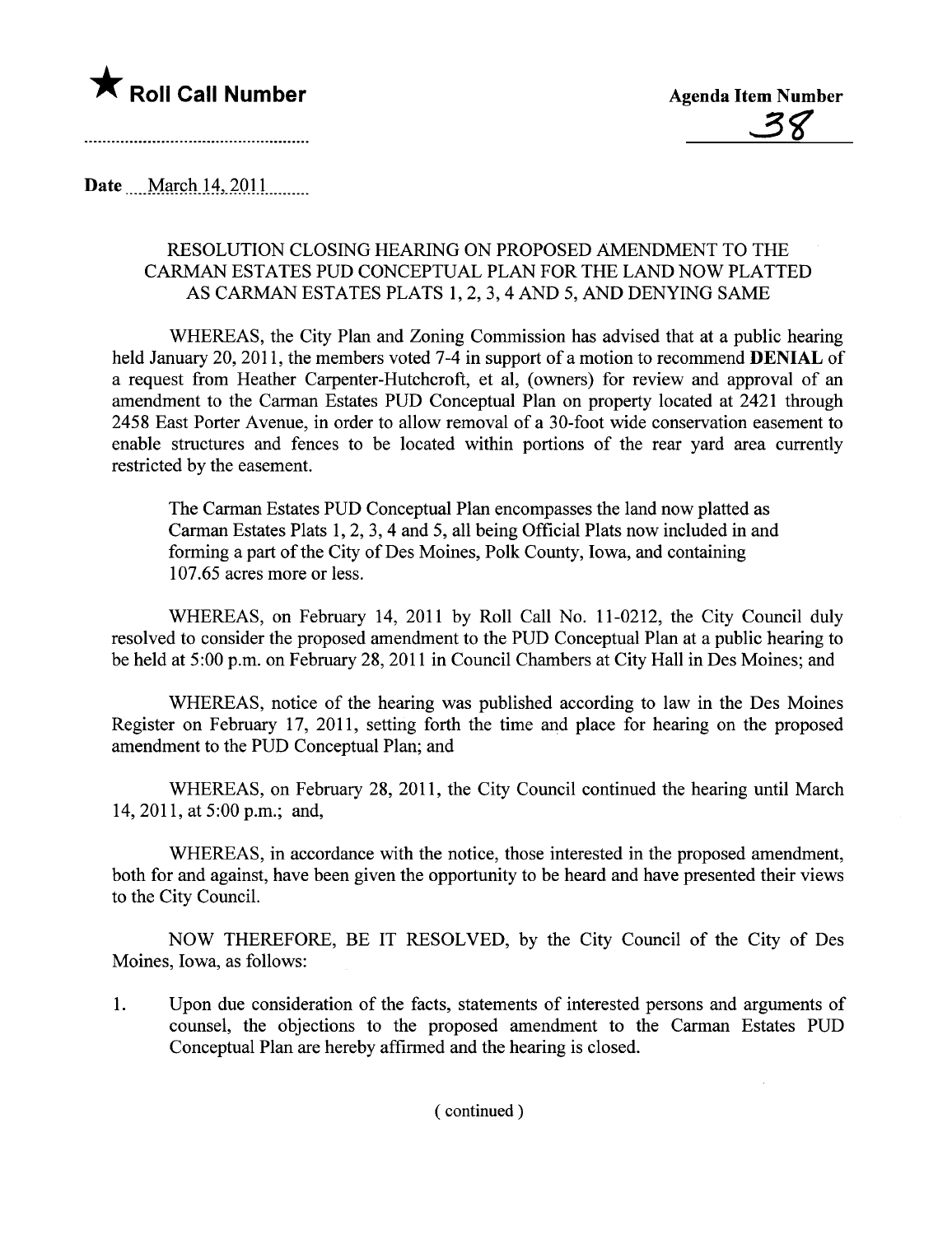

A Roll Call Number<br>
Agenda Item Number<br>
38

-2-

Date .... March 14, 2011..........

2. The proposed amendment to the Carman Estates PUD Conceptual Plan is hereby DENIED for the reasons set forth in the accompanying letter from the Planing Administrator dated January 27,2011.

( Council Communication No. 11- $\sqrt{2}$  )

MOVED by \_\_\_\_\_\_\_\_\_\_\_\_\_\_\_\_\_\_\_\_\_\_\_\_\_\_\_\_\_\_\_\_ to adopt and deny the request to remove the conservation easement.

FORM APPROVED:

 $rac{R_{\text{cusp}}}{R_{\text{oger K. Brown}}}$ 

Assistant City Attorney G:\SHARED\LEGAL\BROWN\REZONING\Carpenter-Hutchcroft - Denial 2nd.doc

| <b>COUNCIL ACTION</b> | <b>YEAS</b> | <b>NAYS</b> | <b>PASS</b> | <b>ABSENT</b>   | <b>CERTIFICATE</b>                                                                                                                                                                                                                                                                                                         |
|-----------------------|-------------|-------------|-------------|-----------------|----------------------------------------------------------------------------------------------------------------------------------------------------------------------------------------------------------------------------------------------------------------------------------------------------------------------------|
| <b>COWNIE</b>         |             |             |             |                 | I, DIANE RAUH, City Clerk of said City hereby<br>certify that at a meeting of the City Council of<br>said City of Des Moines, held on the above date,<br>among other proceedings the above was adopted.<br>IN WITNESS WHEREOF, I have hereunto set my<br>hand and affixed my seal the day and year first<br>above written. |
| <b>COLEMAN</b>        |             |             |             |                 |                                                                                                                                                                                                                                                                                                                            |
| <b>GRIESS</b>         |             |             |             |                 |                                                                                                                                                                                                                                                                                                                            |
| <b>HENSLEY</b>        |             |             |             |                 |                                                                                                                                                                                                                                                                                                                            |
| <b>MAHAFFEY</b>       |             |             |             |                 |                                                                                                                                                                                                                                                                                                                            |
| <b>MEYER</b>          |             |             |             |                 |                                                                                                                                                                                                                                                                                                                            |
| <b>MOORE</b>          |             |             |             |                 |                                                                                                                                                                                                                                                                                                                            |
| <b>TOTAL</b>          |             |             |             |                 |                                                                                                                                                                                                                                                                                                                            |
| <b>MOTION CARRIED</b> |             |             |             | <b>APPROVED</b> |                                                                                                                                                                                                                                                                                                                            |
|                       |             |             |             |                 |                                                                                                                                                                                                                                                                                                                            |
|                       |             |             |             | Mayor           | <b>City Clerk</b>                                                                                                                                                                                                                                                                                                          |

 $\overline{\phantom{a}}$